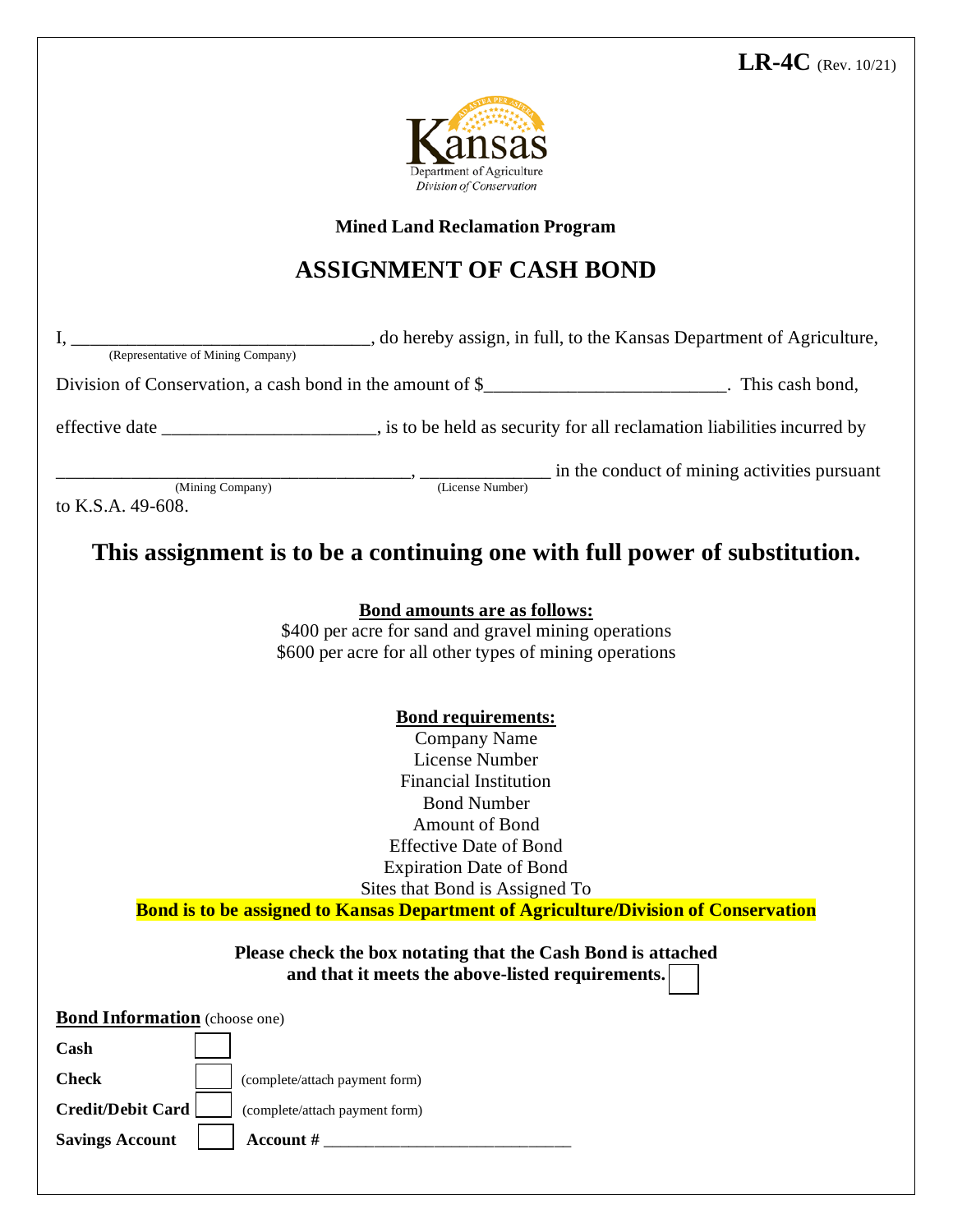*Please list the site registration information for all sites to be operated under this Bond* 

## **SITE INFORMATION**

| Site No. | Site Name | County |             | <b>Legal Description</b> |             |             | $\textbf{East}/$<br>West | $\bold{A} \bold{c} \bold{r} \bold{e} \bold{s}$<br><b>Bonded</b> |
|----------|-----------|--------|-------------|--------------------------|-------------|-------------|--------------------------|-----------------------------------------------------------------|
|          |           |        | $\mathbf Q$ | ${\bf S}$                | $\mathbf T$ | $\mathbf R$ |                          |                                                                 |
|          |           |        |             |                          |             |             |                          |                                                                 |
|          |           |        |             |                          |             |             |                          |                                                                 |
|          |           |        |             |                          |             |             |                          |                                                                 |
|          |           |        |             |                          |             |             |                          |                                                                 |
|          |           |        |             |                          |             |             |                          |                                                                 |
|          |           |        |             |                          |             |             |                          |                                                                 |
|          |           |        |             |                          |             |             |                          |                                                                 |
|          |           |        |             |                          |             |             |                          |                                                                 |
|          |           |        |             |                          |             |             |                          |                                                                 |
|          |           |        |             |                          |             |             |                          |                                                                 |
|          |           |        |             |                          |             |             |                          |                                                                 |
|          |           |        |             |                          |             |             |                          |                                                                 |
|          |           |        |             |                          |             |             |                          |                                                                 |
|          |           |        |             |                          |             |             |                          |                                                                 |
|          |           |        |             |                          |             |             |                          |                                                                 |
|          |           |        |             |                          |             |             |                          |                                                                 |
|          |           |        |             |                          |             |             |                          |                                                                 |
|          |           |        |             |                          |             |             |                          |                                                                 |
|          |           |        |             |                          |             |             |                          |                                                                 |
|          |           |        |             |                          |             |             |                          |                                                                 |
|          |           |        |             |                          |             |             |                          |                                                                 |
|          |           |        |             |                          |             |             |                          |                                                                 |
|          |           |        |             |                          |             |             |                          |                                                                 |
|          |           |        |             |                          |             |             |                          |                                                                 |
|          |           |        |             |                          |             |             |                          |                                                                 |